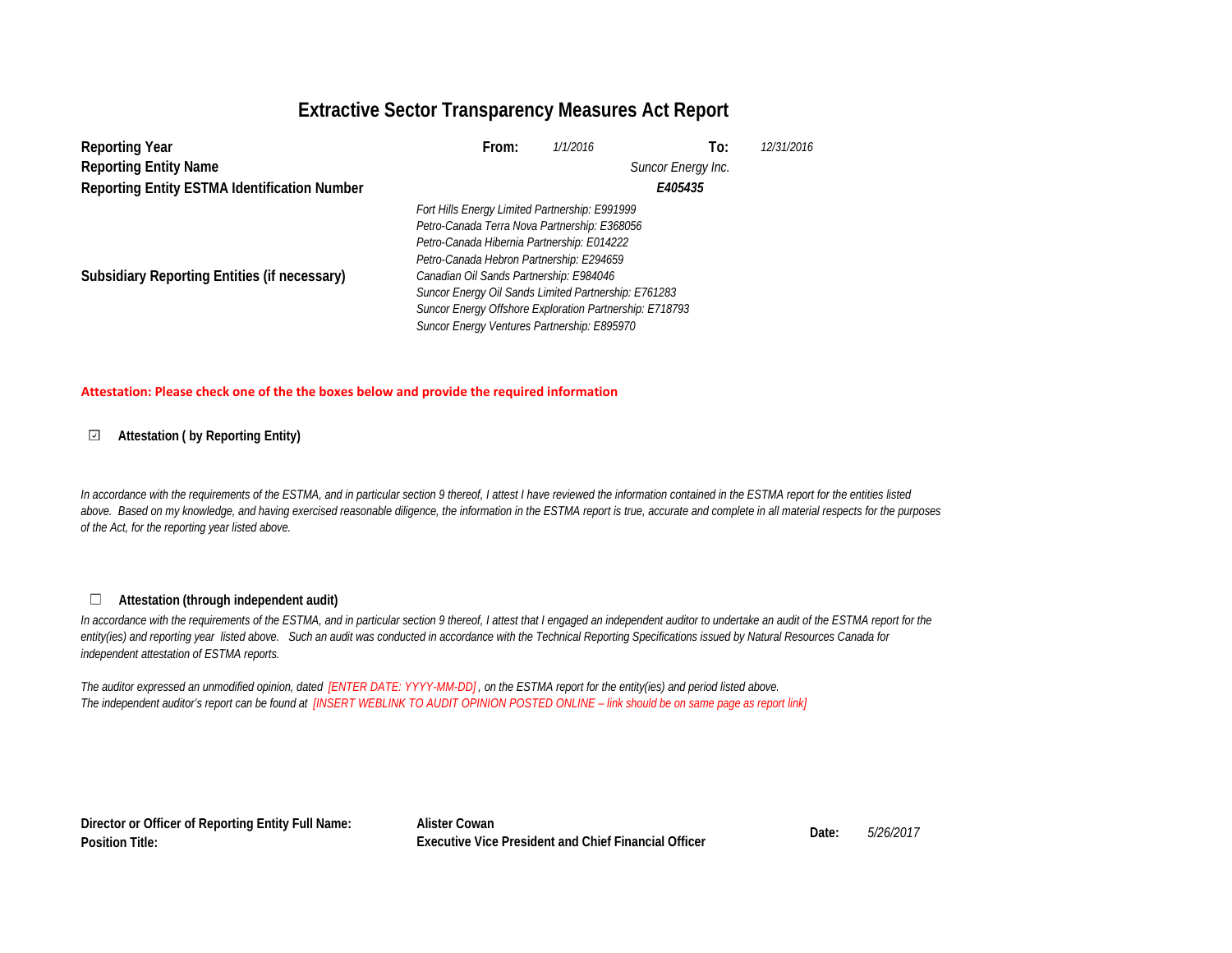| nts | <b>Total Amount paid to Payee</b> | <b>Notes</b>                                                                                                                                                                                                                                  |
|-----|-----------------------------------|-----------------------------------------------------------------------------------------------------------------------------------------------------------------------------------------------------------------------------------------------|
|     | 110,060,000                       |                                                                                                                                                                                                                                               |
|     |                                   | 116,130,000 Includes royalties paid in relation to the Hibernia Base project.                                                                                                                                                                 |
|     |                                   | Includes royalties that are remitted directly to the Canadian federal government that<br>122,790,000 are then sent to the Government of Newfoundland and Labrador for the Terra Nova,<br>White Rose and Hibernia Extension projects.          |
|     | 61,860,000                        |                                                                                                                                                                                                                                               |
|     | 440,000                           |                                                                                                                                                                                                                                               |
|     | 2,050,000                         |                                                                                                                                                                                                                                               |
|     | 3,120,000                         |                                                                                                                                                                                                                                               |
|     | 630,000                           |                                                                                                                                                                                                                                               |
|     | 3,050,000                         |                                                                                                                                                                                                                                               |
|     |                                   | 322,100,000 Translated using the financial year end foreign exchange rate: 1 GBP : 1.6564 CAD.                                                                                                                                                |
|     | 29,490,000                        | Bonuses include social development payments as required by certain Exploration and<br>Production Sharing Agreements in Libya.<br>Translated using the financial year end foreign exchange rates: 1 USD : 1.3427 CAD<br>and 1 EUR: 1.4169 CAD. |
|     |                                   | 3,280,000 Translated using the payment date foreign exchange rate: 1 MXN : 0.0753 CAD.                                                                                                                                                        |
|     |                                   | 1,370,000 Translated using the financial year end foreign exchange rate: 1 NOK: 0.1559 CAD.                                                                                                                                                   |
|     | 776,370,000                       |                                                                                                                                                                                                                                               |

| <b>Reporting Year</b><br><b>Reporting Entity Name</b><br><b>Reporting Entity ESTMA</b><br><b>Identification Number</b> | From:<br>Fort Hills Energy Limited Partnership: E991999<br>Petro-Canada Terra Nova Partnership: E368056                                                                                                                                                                                             | 1/1/2016<br>Suncor Energy Inc.<br>E405435 |             | To: 12/31/2016 |           |                          |                                                                                                                |             |                                                                                                                                                                                                                                                |
|------------------------------------------------------------------------------------------------------------------------|-----------------------------------------------------------------------------------------------------------------------------------------------------------------------------------------------------------------------------------------------------------------------------------------------------|-------------------------------------------|-------------|----------------|-----------|--------------------------|----------------------------------------------------------------------------------------------------------------|-------------|------------------------------------------------------------------------------------------------------------------------------------------------------------------------------------------------------------------------------------------------|
| <b>Subsidiary Reporting</b><br>Entities (if necessary)                                                                 | Petro-Canada Hibernia Partnership: E014222<br>Petro-Canada Hebron Partnership: E294659<br>Canadian Oil Sands Partnership: E984046<br>Suncor Energy Oil Sands Limited Partnership: E761283<br>Suncor Energy Offshore Exploration Partnership: E718793<br>Suncor Energy Ventures Partnership: E895970 |                                           |             |                |           |                          |                                                                                                                |             |                                                                                                                                                                                                                                                |
|                                                                                                                        |                                                                                                                                                                                                                                                                                                     |                                           |             |                |           | <b>Payments by Payee</b> |                                                                                                                |             |                                                                                                                                                                                                                                                |
| Country                                                                                                                | Payee Name                                                                                                                                                                                                                                                                                          | <b>Taxes</b>                              | Royalties   | Fees           |           |                          | Production Entitlements   Bonuses Dividends   Infrastructure Improvement Payments   Total Amount paid to Payee |             | <b>Notes</b>                                                                                                                                                                                                                                   |
| Canada                                                                                                                 | Municipality of Wood Buffalo (Alberta)                                                                                                                                                                                                                                                              | 110,060,000                               |             |                |           |                          |                                                                                                                | 110,060,000 |                                                                                                                                                                                                                                                |
| Canada                                                                                                                 | Newfoundland Exchequer                                                                                                                                                                                                                                                                              |                                           | 84,580,000  | 31,550,000     |           |                          |                                                                                                                |             | 116,130,000 Includes royalties paid in relation to the Hibernia Base project.                                                                                                                                                                  |
| Canada                                                                                                                 | Receiver General For Canada                                                                                                                                                                                                                                                                         |                                           | 122,660,000 | 130,000        |           |                          |                                                                                                                |             | Includes royalties that are remitted directly to the Canadian federal government that<br>122,790,000 are then sent to the Government of Newfoundland and Labrador for the Terra Nova,<br>White Rose and Hibernia Extension projects.           |
| Canada                                                                                                                 | Government of Alberta                                                                                                                                                                                                                                                                               | 580,000                                   | 49,660,000  | 11,620,000     |           |                          |                                                                                                                | 61,860,000  |                                                                                                                                                                                                                                                |
| Canada                                                                                                                 | Industry Canada (Federal)                                                                                                                                                                                                                                                                           |                                           |             | 440,000        |           |                          |                                                                                                                | 440,000     |                                                                                                                                                                                                                                                |
| Canada                                                                                                                 | Canada Revenue Agency                                                                                                                                                                                                                                                                               | 2,050,000                                 |             |                |           |                          |                                                                                                                | 2,050,000   |                                                                                                                                                                                                                                                |
| Canada                                                                                                                 | Canada Newfoundland and Labrador<br>Offshore Petroleum Board                                                                                                                                                                                                                                        |                                           |             | 3,120,000      |           |                          |                                                                                                                | 3,120,000   |                                                                                                                                                                                                                                                |
| Canada                                                                                                                 | Government of British Columbia                                                                                                                                                                                                                                                                      | 160,000                                   | 210,000     | 260,000        |           |                          |                                                                                                                | 630,000     |                                                                                                                                                                                                                                                |
| Canada                                                                                                                 | Government of Quebec                                                                                                                                                                                                                                                                                | 3,050,000                                 |             |                |           |                          |                                                                                                                | 3,050,000   |                                                                                                                                                                                                                                                |
| United Kingdom of Great Britain<br>and Northern Ireland                                                                | Her Majesty's Revenue and Customs<br>Cumbernauld                                                                                                                                                                                                                                                    | 322,100,000                               |             |                |           |                          |                                                                                                                |             | 322,100,000 Translated using the financial year end foreign exchange rate: 1 GBP : 1.6564 CAD.                                                                                                                                                 |
| Libya                                                                                                                  | <b>National Oil Corporation</b>                                                                                                                                                                                                                                                                     | 16,110,000                                | 12,080,000  |                | 1,300,000 |                          |                                                                                                                | 29,490,000  | Bonuses include social development payments as required by certain Exploration are<br>Production Sharing Agreements in Libya.<br>Translated using the financial year end foreign exchange rates: 1 USD : 1.3427 CAD<br>and 1 EUR : 1.4169 CAD. |
| Mexico                                                                                                                 | Mexico National Hydrocarbon Commission                                                                                                                                                                                                                                                              |                                           |             | 3,280,000      |           |                          |                                                                                                                |             | 3,280,000 Translated using the payment date foreign exchange rate: 1 MXN : 0.0753 CAD.                                                                                                                                                         |
| Norway                                                                                                                 | The Norwegian Petroleum Directorate                                                                                                                                                                                                                                                                 |                                           |             | 1,370,000      |           |                          |                                                                                                                |             | 1,370,000 Translated using the financial year end foreign exchange rate: 1 NOK: 0.1559 CAD.                                                                                                                                                    |

**Total 1,300,000** 1, 1,300,000 1, 1,300,000 1, 1,300,000 1, 1,300,000 1, 1,300,000 1, 1,300,000 1, 1,300,000 1, 1,300,000 1, 1,300,000 1, 1,300,000 1, 1,300,000 1, 1,300,000 1, 1,300,000 1, 1,300,000 1, 1,300,000 1, 1,300,

**Notes:** 

All payments are reported in Canadian dollars.

All amounts have been rounded to the nearest \$10,000 CAD

# **Extractive Sector Transparency Measures Act - Annual Report**